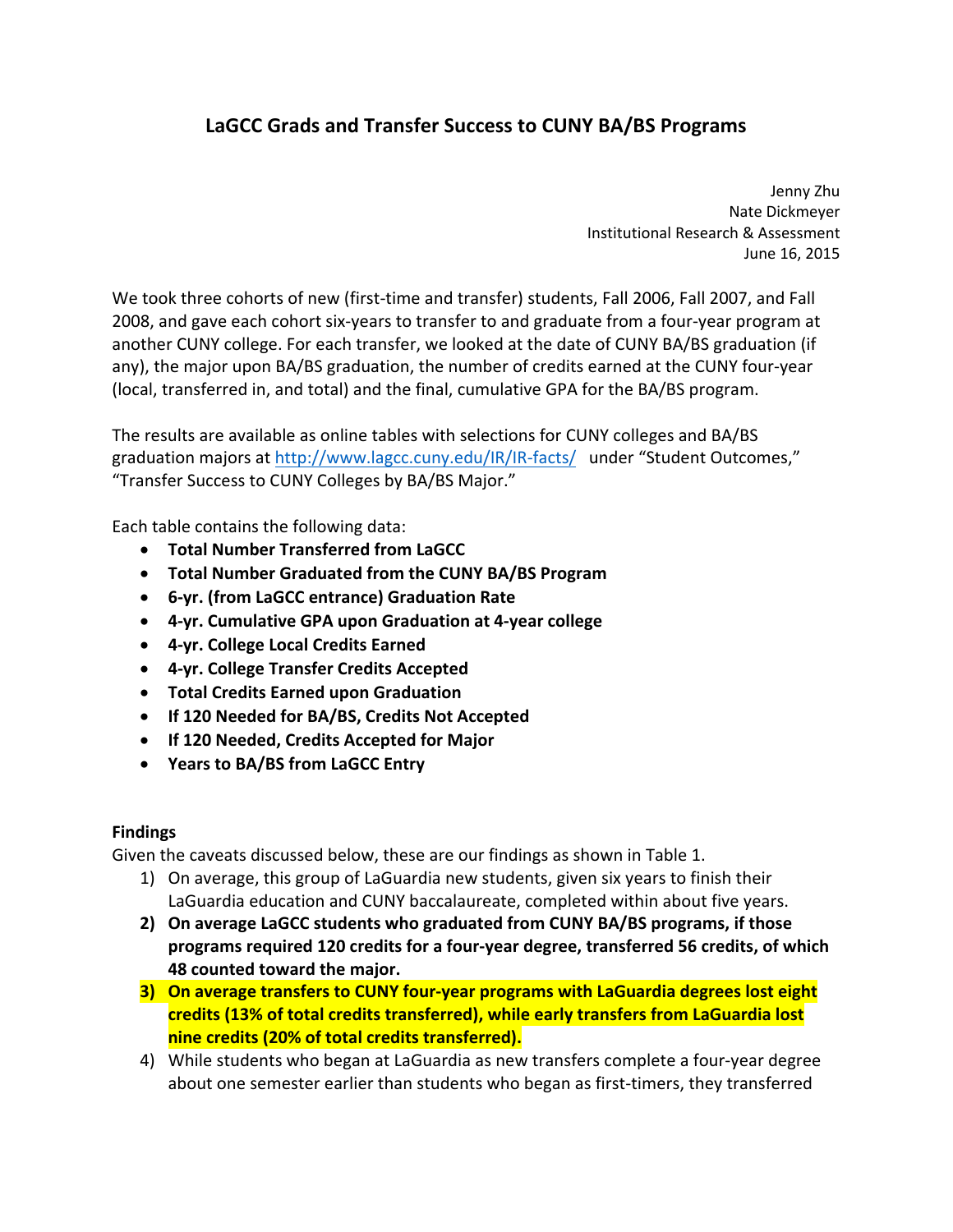more credits, as well as lost more credits than students who began at LaGuardia as first‐ timers.

 5) Early transfers to CUNY four‐year programs appear to reach a four‐year degree slightly though the early transfers lost more credits. more quickly than students who first earn a degree at LaGuardia and then transfer, even

| <b>Transfer Success of LaGuardia Transfers to CUNY Colleges</b> |                                                                                                                                                                                                               |                         |                       |                                          |                     |                                    |                                   |                       |                                                 |                                                                       |                                                     |                                                |
|-----------------------------------------------------------------|---------------------------------------------------------------------------------------------------------------------------------------------------------------------------------------------------------------|-------------------------|-----------------------|------------------------------------------|---------------------|------------------------------------|-----------------------------------|-----------------------|-------------------------------------------------|-----------------------------------------------------------------------|-----------------------------------------------------|------------------------------------------------|
| <b>1st Time</b><br>or New<br><b>Transfer</b>                    | Left LaGuardia as: Early<br><b>Transfer or Grad</b>                                                                                                                                                           | <b>Transfers</b><br>Out | <b>BA-BS</b><br>Grads | <b>Transfer</b><br>BA/BS<br>Grad<br>Rate | BA/BS<br><b>GPA</b> | BA/BS<br>College<br><b>Credits</b> | <b>Transfer</b><br><b>Credits</b> | <b>Total</b><br>BA/BS | <b>Transfer</b><br><b>Credits</b><br><b>Not</b> | <b>Transfer</b><br><b>Credits</b><br><b>Credits</b> Accepted Accepted | $%$ of<br><b>Transfer</b><br><b>Credits</b><br>Lost | Years to<br>BA/BS<br>from<br>Start at<br>LaGCC |
| First-time only                                                 |                                                                                                                                                                                                               |                         |                       |                                          |                     |                                    |                                   |                       |                                                 |                                                                       |                                                     |                                                |
|                                                                 | <b>Early Trans &amp; Grads</b>                                                                                                                                                                                | 1,408                   | 555                   | 39%                                      | 3.15                | 75                                 | 52                                | 127                   | 7                                               | 45                                                                    | 14%                                                 | 5.2                                            |
|                                                                 | <b>Early Trans only</b>                                                                                                                                                                                       | 425                     | 155                   | 36%                                      | 3.16                | 88                                 | 39                                | 128                   | 8                                               | 32                                                                    | 21%                                                 | 5.1                                            |
|                                                                 | <b>Grads only</b>                                                                                                                                                                                             | 983                     | 400                   | 41%                                      | 3.14                | 66                                 | 61                                | 127                   | $\overline{7}$                                  | 54                                                                    | 11%                                                 | 5.2                                            |
| <b>New Transfer only</b>                                        |                                                                                                                                                                                                               |                         |                       |                                          |                     |                                    |                                   |                       |                                                 |                                                                       |                                                     |                                                |
|                                                                 | <b>Early Trans &amp; Grads</b>                                                                                                                                                                                | 785                     | 378                   | 48%                                      | 3.24                | 69                                 | 62                                | 130                   | 10                                              | 51                                                                    | 16%                                                 | 4.5                                            |
|                                                                 | <b>Early Trans only</b>                                                                                                                                                                                       | 260                     | 123                   | 47%                                      | 3.17                | 76                                 | 53                                | 130                   | 10                                              | 43                                                                    | 18%                                                 | 4.4                                            |
|                                                                 | <b>Grads only</b>                                                                                                                                                                                             | 525                     | 255                   | 49%                                      | 3.29                | 63                                 | 68                                | <b>130</b>            | 10                                              | 57                                                                    | 15%                                                 | 4.6                                            |
| <b>First-time &amp; New Transfer</b>                            |                                                                                                                                                                                                               |                         |                       |                                          |                     |                                    |                                   |                       |                                                 |                                                                       |                                                     |                                                |
|                                                                 | <b>Early Trans &amp; Grads</b>                                                                                                                                                                                | 2,193                   | 933                   | 43%                                      | 3.19                | 72                                 | 56                                | 129                   | 9                                               | 48                                                                    | 15%                                                 | 4.9                                            |
|                                                                 | <b>Early Trans only</b>                                                                                                                                                                                       | 685                     | 278                   | 41%                                      | 3.17                | 83                                 | 45                                | 129                   | 9                                               | 37                                                                    | 20%                                                 | 4.8                                            |
|                                                                 | <b>Grads only</b>                                                                                                                                                                                             | 1.508                   | 655                   | 43%                                      | 3.21                | 64                                 | 64                                | 128                   | 8                                               | 56                                                                    | 13%                                                 | 4.9                                            |
|                                                                 | Data from Fall 2006, 2007 & 2008 new student cohorts after six years<br>Assumes 120 credits to BA/BS degree<br>Blank or nonsense majors excluded<br>Staten Island, Medgar Evers, Professional School excluded |                         |                       |                                          |                     |                                    |                                   |                       |                                                 |                                                                       |                                                     |                                                |

Table 1